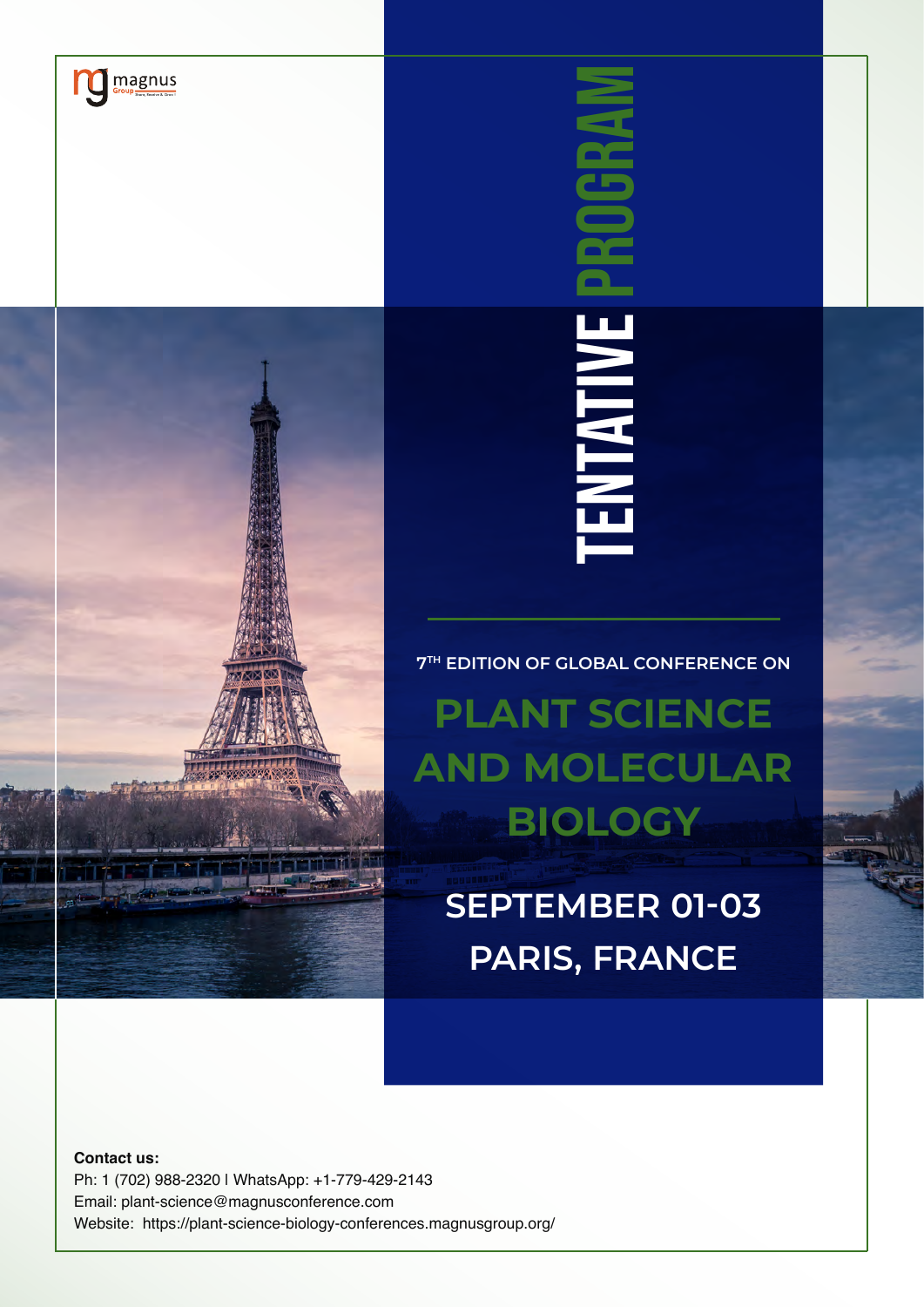

### **ORGANIZING COMMITTEE MEMBERS**





### **EFIMOVNA,**

Orlov State Agricultural University, Russian Federation



#### **VITTORIA LOCATO**

Campus Bio-Medico Of Rome University, Italy



#### **EDGAR OMAR RUEDA PUENTE**

University Of Sonora, Mexico

### **PAVLOVSKAYA NINEL** *SCIENTIFIC TOPICS*

- Plant Biotechnology
- Plant Biology
- Plant Physiology and Biochemistry
- Plant and Environment
- Plant Biochemistry and Biosystems
- Plant molecular Biology
- Agronomy and Agriculture Research
- Plant Ecology and Taxonomy
- Phytochemical Analysis
- Microbiology and phycology
- Plant Sciences and Research
- Plant Pathology and Mycology
- Plant Nutrition and Soil Sciences
- Bryology and Pteridology
- Plant Anatomy and Morphology
- Plant Science: Antibodies, Antigens and **Antibiotics**

For more Topics: https://plant-science-biology-conferences.magnusgroup.org/program/scientific-sessions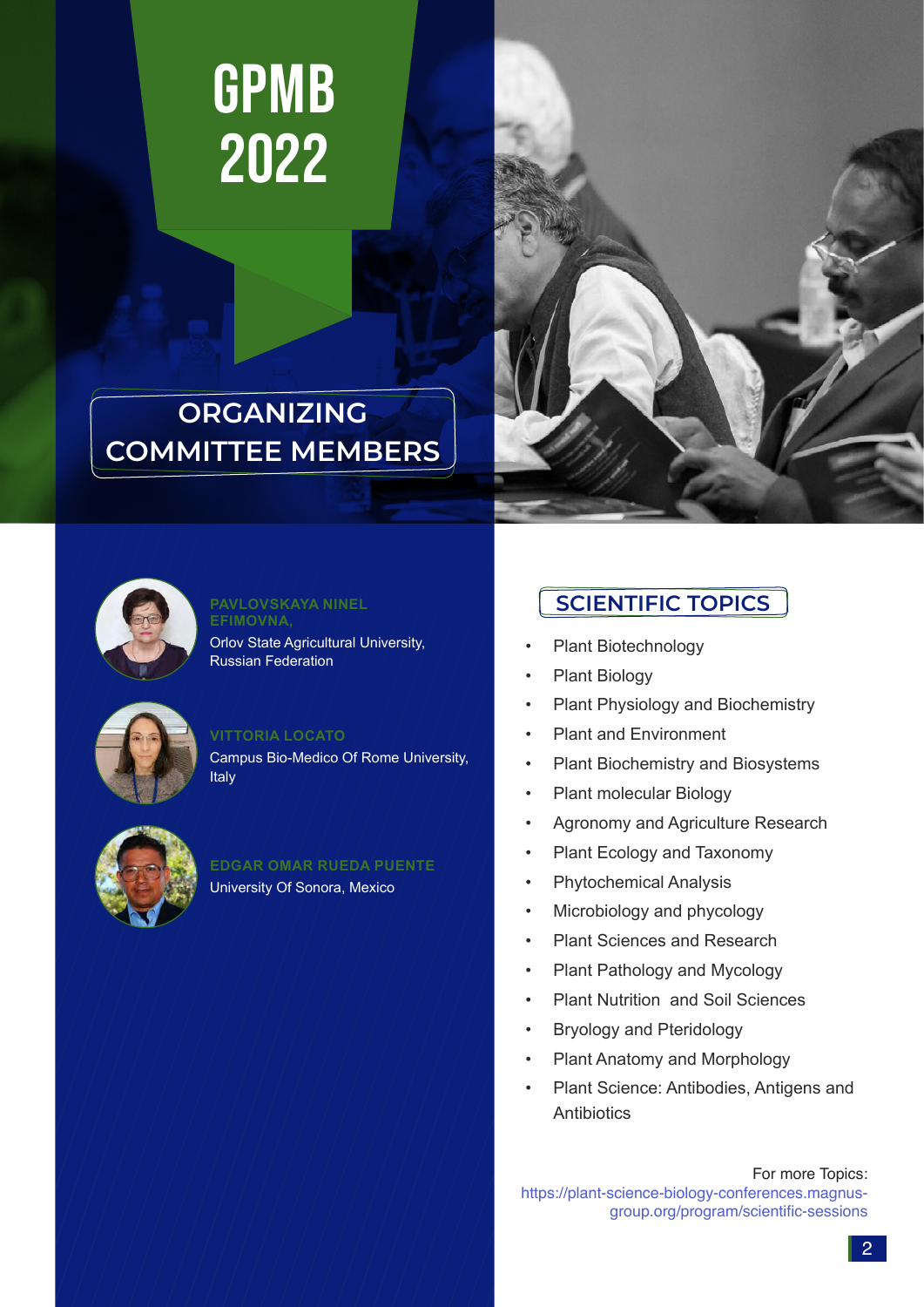#### **Speaker Presentation Title**

#### **Keynote Presentations**

| Pavlovskaya Ninel Efimovna<br>Orlov State Agricultural University, Russian<br>Federation | Title: Managing the conditions of the processes of vegetation of grain<br>crops using NDVI              |
|------------------------------------------------------------------------------------------|---------------------------------------------------------------------------------------------------------|
| Vittoria Locato<br>Campus Bio-Medico Of Rome University,<br>Italy                        | Title: Identification of tolerance traits in crops under climate change<br>scenario                     |
| <b>Edgar Omar Rueda Puente</b><br>University Of Sonora, Mexico                           | Title: International experiences of the pandemic and the agri-food<br>sector: Reconversion as an option |

#### **Keynote Presentations slots available**

#### **Oral Presentations**

#### **Md Altaf Hossain**

| Soil Resource Development Institute,<br>Bangladesh                            | Title: Screening of mung bean (Vigna radiata) genotypes for nutrient<br>stress tolerance                                                                          |
|-------------------------------------------------------------------------------|-------------------------------------------------------------------------------------------------------------------------------------------------------------------|
| <b>Ayman Mohamed Abd El Razek</b><br>Sugar Crops Research Institute, Egypt    | Title: Genotype x environment interactions and stability analysis for<br>yield and sucros of some promising sugarcane clones                                      |
| <b>Marie Bonnin</b><br>University Of Corsica, France                          | Title: Polyploidy and adaptations to environmental stress:<br>physiological, biochemical and genomic determinants of tolerance in<br>citrus polyploid rootstocks  |
| <b>Rekha Agrawal</b><br>National Institute Of Plant Genome<br>Research, India | Title: Mediator complex facilitates crosstalk between JA and auxin<br>signalling to regulate thermomorphogenesis                                                  |
| Himani Yadav<br>University Of Delhi, India                                    | Title: Studies on gametophyte development and gametangial<br>ontogemy of Drynaria mollis and pteris aspericaulis through in vitro<br>spore culture                |
| <b>Bammidi Ramesh</b><br>VIS, India                                           | Title: Therapeutic use of Adhatoda vasica                                                                                                                         |
| <b>Hassan Naveed</b><br>Leshan Normal University, China                       | Title: Plant defense against virus diseases; growth hormones in<br>highlights                                                                                     |
| Djebbar Atmani<br>University Of Bejaia, Algeria                               | Title: Phytochemical analysis and antioxidant activity of Pistacia<br>lentiscus fruit extracts during the ripening stages: Potential uses in<br>the food industry |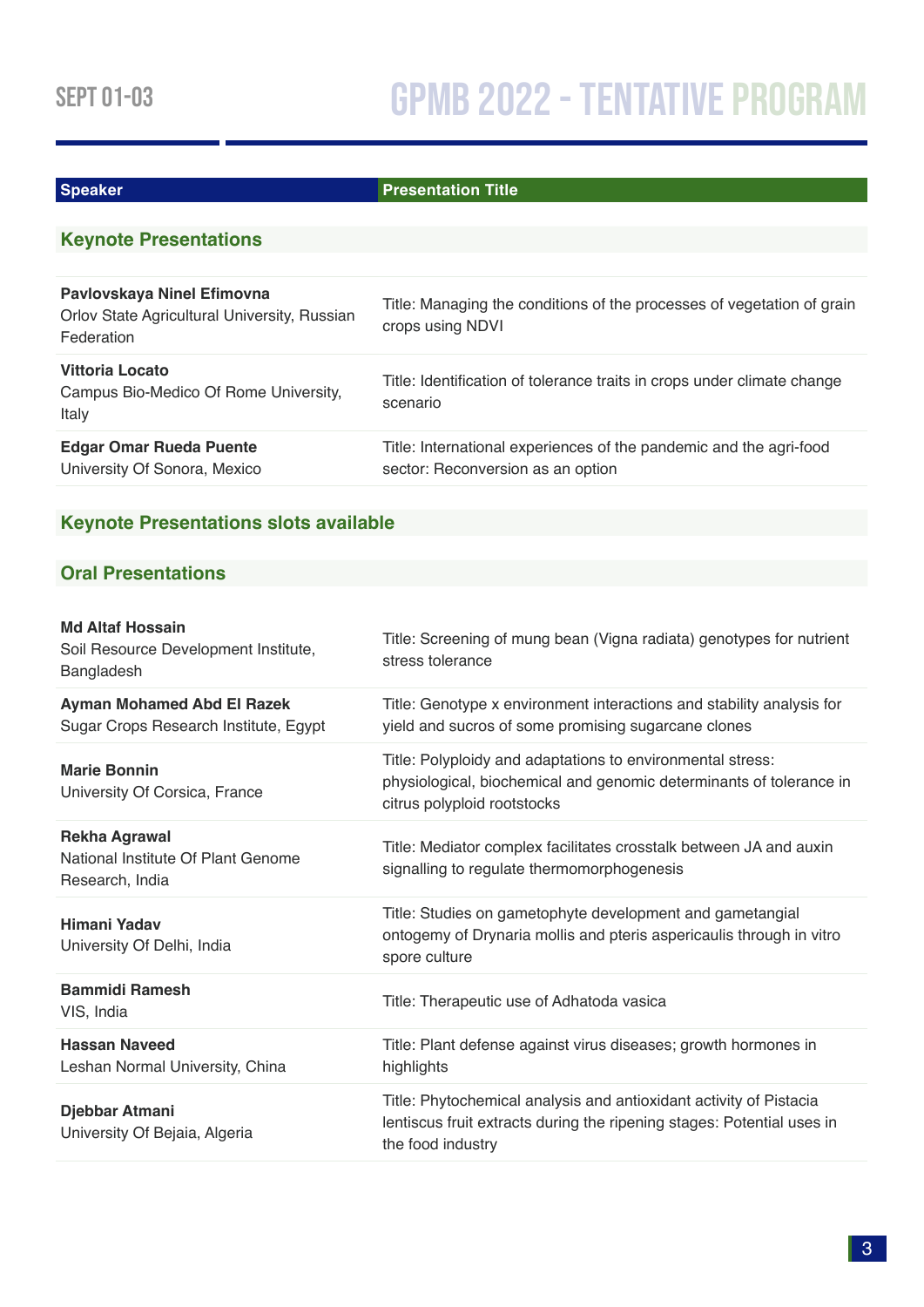# SEPT 01-03 **GPMB 2022 - TENTATIVE PROGRAM**

| <b>Ren Na</b><br>Hebei Academy of Agricultural and Forestry<br>Sciences, China                  | Title: Development of a Csy4-processed guide RNA delivery system<br>with soybean infecting virus ALSV for genome editing                                          |
|-------------------------------------------------------------------------------------------------|-------------------------------------------------------------------------------------------------------------------------------------------------------------------|
| <b>Erik C Berg</b><br>University Of Montana, United States                                      | Title: Twenty-year change in the presence of Celastrus orbiculatus,<br>an invasive liana, in a U.S. eastern hardwood forest following<br>hurricane disturbance    |
| <b>Rajeev Kumar</b>                                                                             | Title: Cultivation of oyster mushroom (Pleurotus species) by using                                                                                                |
| Lovely Professional University, India                                                           | different agriculture and other waste as a substrate                                                                                                              |
| <b>Mathias Twizeyimana</b>                                                                      | Title: Microbial-based pesticides, an alternative approach in                                                                                                     |
| AgBiome, United States                                                                          | agricultural pest management                                                                                                                                      |
| <b>Maria Batool</b>                                                                             | Title: Soil microbiome engineering to alleviate high salinity stress in                                                                                           |
| The University Of Queensland, Australia                                                         | wheat                                                                                                                                                             |
| <b>Sergei Rodimtsev</b><br>Orel State University Named After IS<br>Turgenev, Russian Federation | Title: Grain yield forecasting based on vegetative index data                                                                                                     |
| Vashchenko Viktor Fedorovich                                                                    | Title: Adaptive potential as a result of hormonal balance regulation of                                                                                           |
| Elets State University, Russian Federation                                                      | the initial cell of the apex, secondary meristems in the environment                                                                                              |
| <b>Nitin Trivedi</b>                                                                            | Title: Marine macroalgae as a sustainable bioresource for the blue                                                                                                |
| Institute Of Chemical Technology, India                                                         | economy                                                                                                                                                           |
| <b>Karisma Dash</b>                                                                             | Title: Effect of Lysinibacillus macroids on the growth and surival of                                                                                             |
| Utkal University, India                                                                         | their associated cyanobacteria lyngbya sp                                                                                                                         |
| <b>Bhagya Hathurusinghe</b>                                                                     | Title: A workflow for unveiling the possible pollinators and invisible                                                                                            |
| University Of Peradeniya, Sri Lanka                                                             | pollination networks from Deep RNA Seq data                                                                                                                       |
| <b>Mohammad Shameem AI Mamun</b><br>Bangladesh Tea Research Institute,<br>Bangladesh            | Title: Integrated pest management (IPM) strategies for sustainable<br>tea cultivation                                                                             |
| <b>Umar Muaz</b>                                                                                | Title: Polphasic taxonomy of fusarium causing wilt in cut flower crops                                                                                            |
| University Of Agriculture, Pakistan                                                             | (Chrysanthemum and Marigold) and its chemical management                                                                                                          |
| <b>Lovina Udoh</b>                                                                              | Title: Sequencing and validation of single nucleotide polymorphism                                                                                                |
| Akwa Ibom State University, Nigeria                                                             | markers linked to carotenoids in cassava (Manihot esculenta Crantz)                                                                                               |
| <b>Fahima Fathima</b>                                                                           | Title: Genetic divergence studies in aggregatum onion (Allium cepa                                                                                                |
| Tamilnadu Agricultural University, India                                                        | L.aggregatum Don.) genotypes using D2 analysis                                                                                                                    |
| Hisashi Okamoto,<br>Mori Laboratory Of Plant Physiology, Japan                                  | Title: Why and how the bio-electric activity of plant roots is awoken<br>when the leaves need water? A very rapid signal transmission from<br>aerial part to root |
| Santhi Sudha S<br>Deemed-To-Be University, India                                                | Title: Antimicrobial resistance - An emerging pandemic                                                                                                            |
| <b>Jayakara Bhandary M</b>                                                                      | Title: Diversity of traditional medicinal practices and plants of costal                                                                                          |
| Government First Grade College, India                                                           | Karnataka, India                                                                                                                                                  |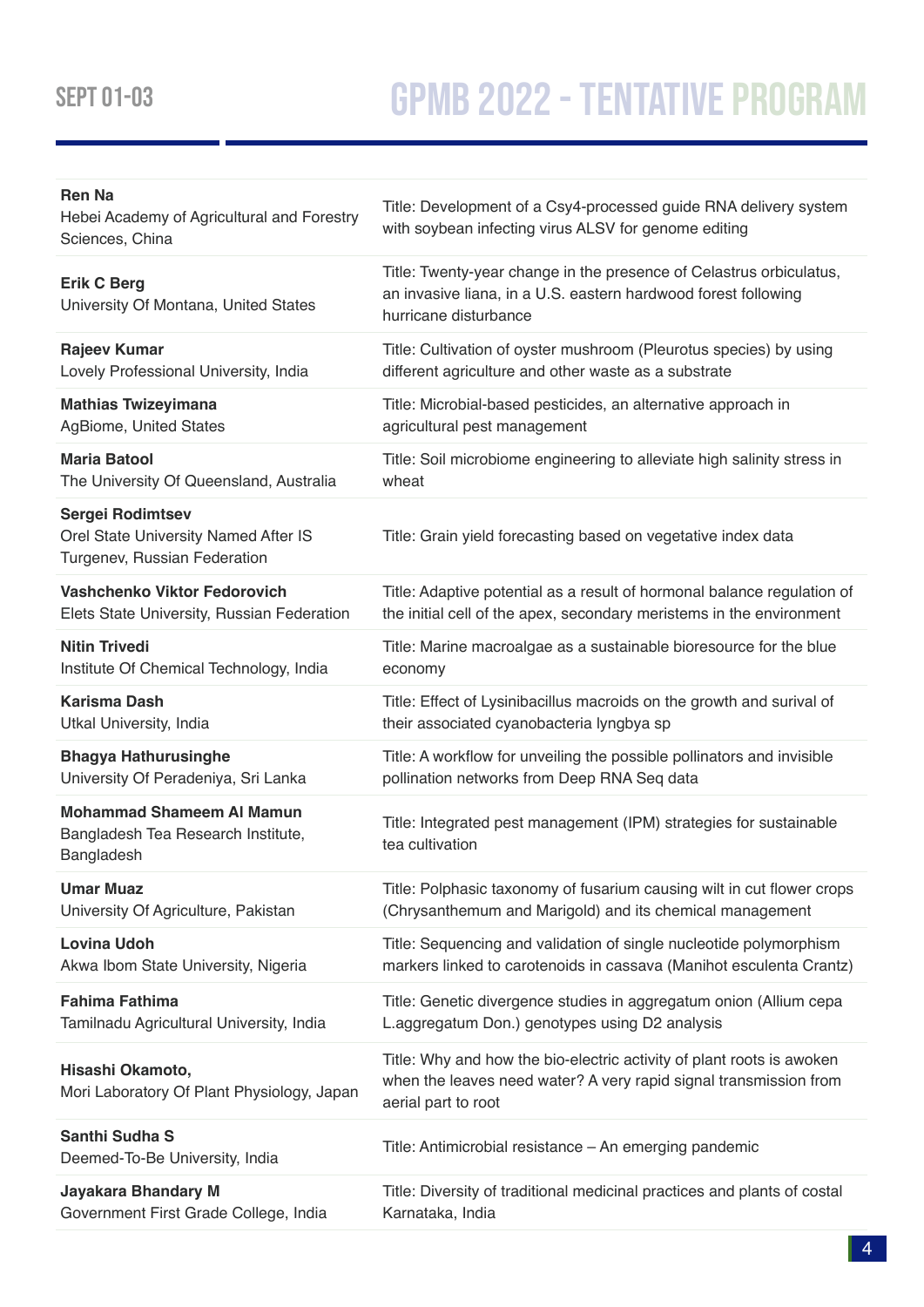# SEPT 01-03 **GPMB 2022 - TENTATIVE PROGRAM**

| <b>Tse Min Lee</b><br>National Sun Yat-Sen University, Taiwan      | Title: NADPH oxidase mutants show significant triacylglycerol<br>accumulation without retardation of growth ability and cell damage<br>under nitrogen starvation stress: new insights into a new target in<br>lipid productivity improvement for biofuel industrialization |
|--------------------------------------------------------------------|----------------------------------------------------------------------------------------------------------------------------------------------------------------------------------------------------------------------------------------------------------------------------|
| <b>Methawi Chomthong</b>                                           | Title: Gene regulatory network Inference of crassulacean acid                                                                                                                                                                                                              |
| University Of Cambridge, United Kingdom                            | metabolism                                                                                                                                                                                                                                                                 |
| <b>Leandro Camargo Neves</b><br>Roraima Federal University, Brazil | Title: Pre-harvest treatments on the plant and fruits aiming to<br>increase the antioxidant content and metabolic activity of two species<br>of açaí fruits at harvest and during cold storage                                                                             |
| <b>Sweta Binod Kumar</b><br>Nicolaus Copernicus University, Poland | Title: Isolation and identification of salt-tolerant plant growth-<br>promoting rhizobacteria from technosoils affected by saline effluents<br>from the lime repository                                                                                                    |
| <b>V A Dragavtsev</b>                                              | Title: New phenotyping algorithms for seven genetic-physiological                                                                                                                                                                                                          |
| Federal State Budgetary Scientific                                 | systems that control the characteristics of the maximum yields of                                                                                                                                                                                                          |
| Institution, Russian                                               | future plant varieties.                                                                                                                                                                                                                                                    |
| <b>Meeta Jain</b>                                                  | Title: Chlorophyll metabolism affected by NaCl induced salt stress in                                                                                                                                                                                                      |
| Devi Ahilya University, Indore, India                              | etiolated maize leaf segments during greening                                                                                                                                                                                                                              |
| <b>Ewa Szwajczak</b>                                               | Title: In search of new adjuvants: Assessing the physiological                                                                                                                                                                                                             |
| Faculty Of Natural Sciences, University Of                         | response of white quinoa (Chenopodium album L.) to dioxolane-                                                                                                                                                                                                              |
| Silesia, Poland                                                    | assisted herbicide via efficiency of the photosynthetic apparatus                                                                                                                                                                                                          |
| <b>Subbalakshmi</b>                                                | Title: Traditional Rice landraces cultivation and its importance                                                                                                                                                                                                           |
| Tamil Nadu Agricultural University, India                          | towards Human Food and Nutritional Security                                                                                                                                                                                                                                |
| <b>Qadar Khan</b><br>University Of Swat, Pakistan, Pakistan        | Title: ETHNOBOTANICAL STUDIES, POPULATION ASSESSMENT<br>DISTRIBUTION & ABUNDANCE OF Myrtus communis L. IN LOWER<br>PARTS OF DISTRICT SWAT, PAKISTAN                                                                                                                        |

#### **Oral Presentation slots available**

#### **Poster Presentation**

| Aaiz Hussain                                                                 | Title: Going beyond statistics to understand the weaknesses of                                                                                 |
|------------------------------------------------------------------------------|------------------------------------------------------------------------------------------------------------------------------------------------|
| Nova Southeastern University, United States                                  | chloroplast phylogenetic analysis                                                                                                              |
| <b>Salman Naveed</b><br><b>Clemson University, United States</b>             | Title: Breeding Cotton for Determinate Growth Habit: Increasing<br>Cotton Fiber Yield By Remobilization of End-of-Season Perennial<br>Reserves |
| <b>Tanvi Sharma</b>                                                          | Title: A bZIP transcription factor from Picrorhiza kurrooa modulates                                                                           |
| CSIR-Institute Of Himalayan Bioresource                                      | the expression of terpenoid biosynthesis genes in Nicotiana                                                                                    |
| Technology, India                                                            | Benthamiana                                                                                                                                    |
| <b>Chang Min Lee</b><br>NICS, RDA, Korea, Democratic People's<br>Republic Of | Title: Identification of genetic model related to spikelet sterility using<br>QTLs combination                                                 |